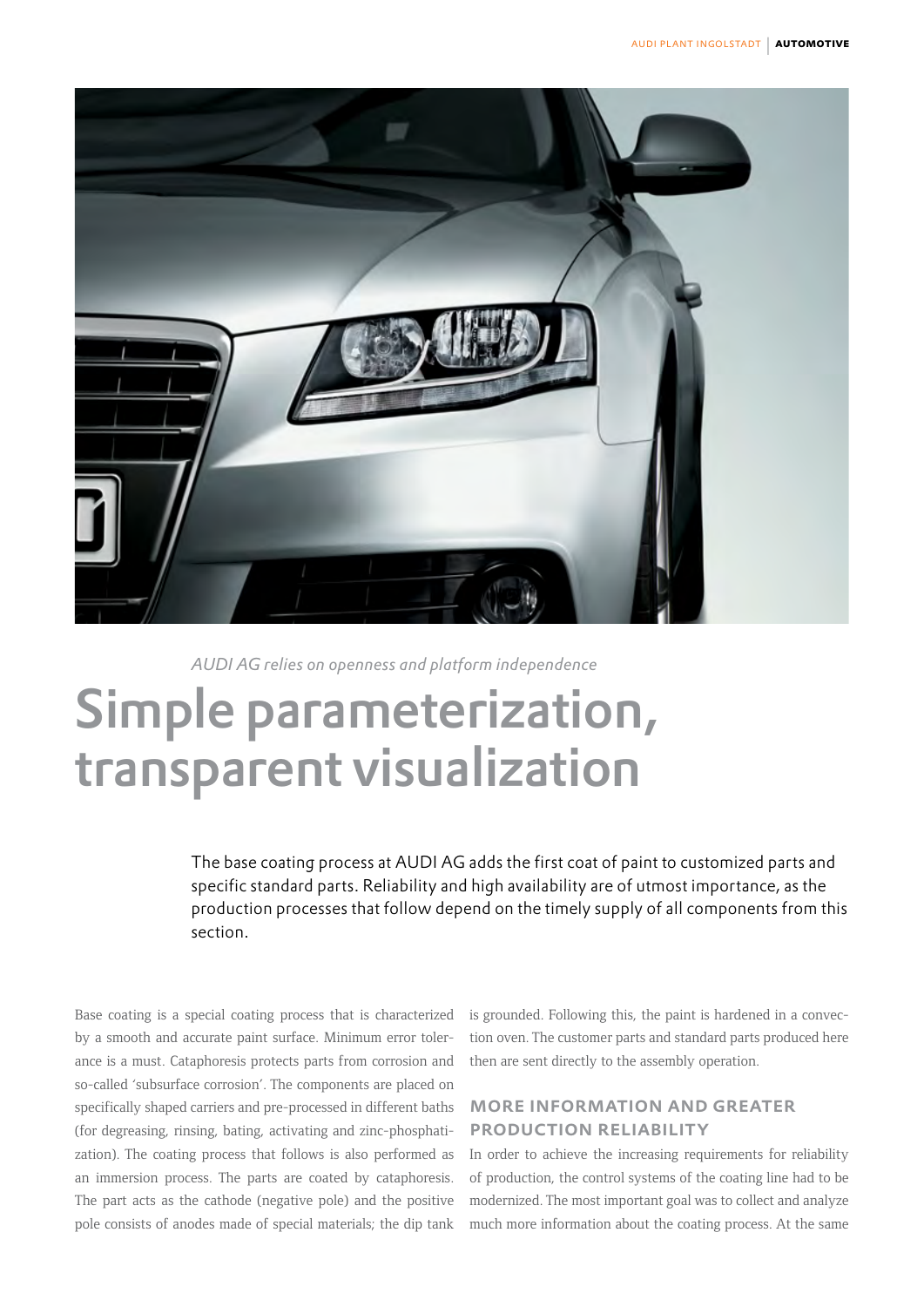time, the visualization of the line had to become easier to use and more intuitive.

#### zenon is always the right choice

The project team at AUDI AG analyzed, compared and evaluated a number of software tools. After the evaluation of several competitors, they selected zenon by COPA-DATA. Two of the reasons for this decision were the affordability of zenon and the feasibility of the required solution. With zenon, AUDI AG now has an open and platform-independent system that allows the use of any kind of hardware. Over 300 drivers guarantee compatibility with all PLC and bus systems on the market. This makes the customer completely independent and protects existing investments.

#### project implemented as scheduled

For the implementation of the new logic, the production was supposed to be halted only during weekends. After that, all processes had to be restarted smoothly and reliably. This is why AUDI AG trusted Prozesstechnik Kropf from Oberkotzau for the implementation of the project. A reliable partner since 1992, this service provider has about 35 employees. Prozesstechnik Kropf is a professional full-service partner specialized on the design and implementation of automation solutions. Their focus lies on process control technology, energy management, data management, but also industrial switching systems. Prozesstechnik Kropf offers a wide range of services, ranging from consultation and implementation to training and reliable support.

#### the decision: zenon

AUDI considered two options for the modernization of the existing control equipment: the complete exchange of hardware and software or the exchange of CPU components only. Each option had its pros and cons. Costs, time and work effort required for testing and implementation opposed the positive effects like having new powerful components and an extended warranty for several years. "We chose to compromise, because the effort had to be in proportion to the result. The challenge was to exchange the central PLC and at the same time keep the existing I/O level, which was still up-to-date", says Kurt Siebenwurst, responsible for automation technology in coating at AUDI AG in Ingolstadt. zenon is perfect for this, as it allows for the combination of different hardware components. The operation of the system has also become more comfortable. Changes do not necessarily have to be made on the shop floor; they can also be made in the control room. With a few mouse clicks, all the relevant information is presented to both line operators and to management.

#### fast implementation

It only took three months from ordering to the launch of the new solution. "The time window was very narrow. As we were dealing with a very critical exchange of essential components and software, we needed a fall-back mechanism", explains Werner Kropf, managing director of Prozesstechnik Kropf.

## all customer requirements fulfilled

Prozesstechnik Kropf provided a continuous visualization for all processes in this paint line. The line consists of nine separate systems for the different stages (pre-processing, coating and drying), all of which are interconnected with each other, and the conveying system consisting of six cranes with part carriers (loading devices). Nine PLCs (Schneider Electric Quantum) deliver several thousand variables that are processed by zenon. The central control room consists of two servers in parallel operation.

Besides the visualization for operating and monitoring the production processes, the automobile producer also wanted to be able to generate daily protocols of the base coating processes for reporting purposes. Such reports include information about the part carriers, the media consumed, different temperatures, conductance values etc. Kurt Siebenwurst explains, "We can operate and monitor these systems perfectly – even from the main control room. Any malfunctions are immediately recognized. Another positive side-effect: Thanks to the new control system, the part carriers no longer abruptly start moving. The mechanical strain on the drive mechanisms of the six loading devices was reduced to a minimum." It was also important for AUDI AG to have an operational record that could be traced back at any time. With the modern zenon software solution, all events and manipulations of production process by users are automatically logged.